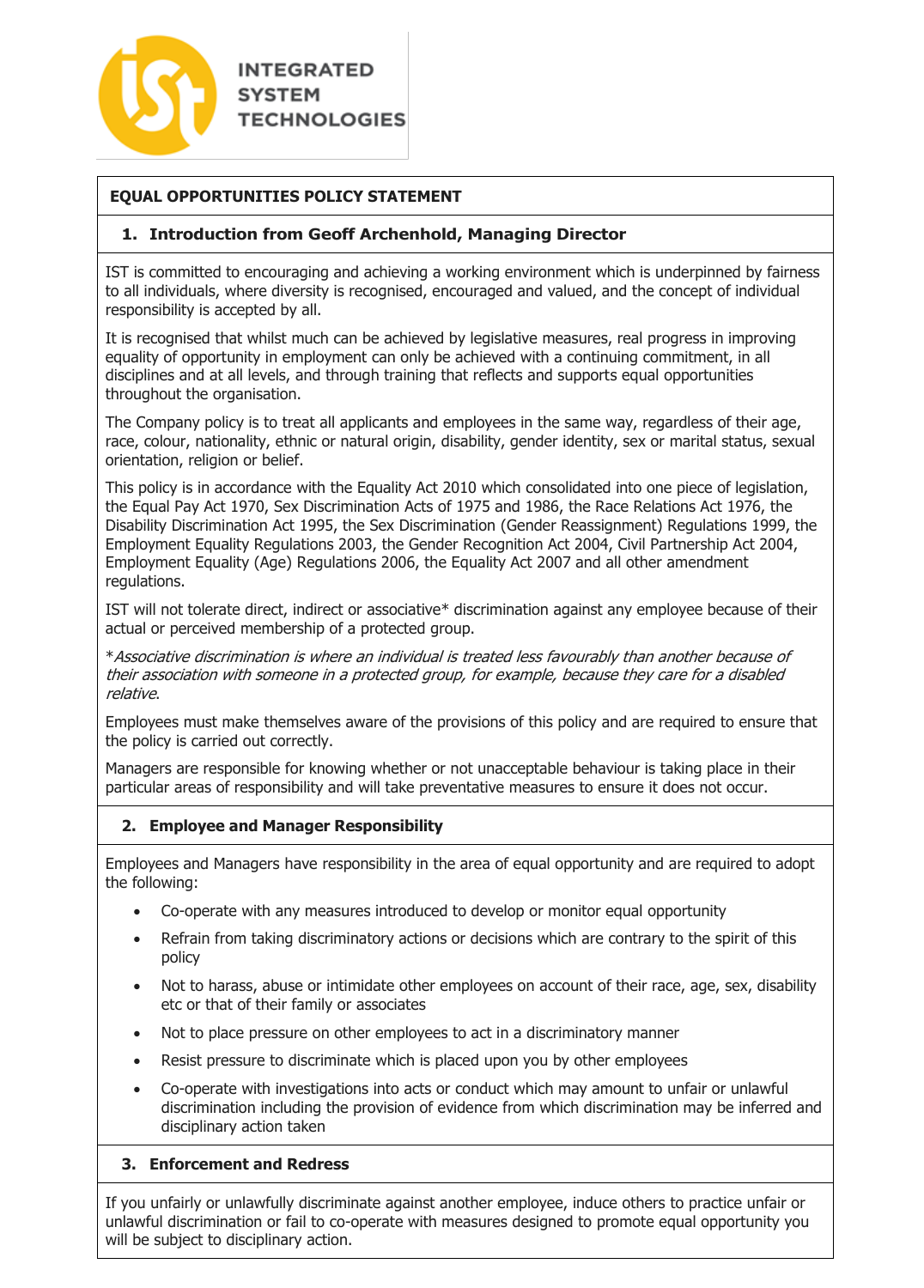

If you consider you have been unlawfully or unfairly discriminated against you have recourse through the grievance procedure.

# **4. Harassment in the Workplace**

IST is committed to providing a work environment for its employees which is free from embarrassment, intimidation, threats, discrimination or harassment. No form of harassment against any person or group of people will be tolerated under any circumstances.

IST will do all that is reasonably possible to prevent harassment occurring and will take all necessary steps to ensure this policy is implemented effectively.

It is the duty of all employees, and Managers, to ensure that IST's policy on such harassment is carried out as quickly and thoroughly as possible.

IST recognises that harassment can have the effect of humiliating, frightening, offending and demeaning the employee against whom it is aimed. As a result, the effectiveness and efficiency of the Company may be damaged.

IST considers harassment to amount to gross misconduct, which will be dealt with under the disciplinary policy and will lead to dismissal for a first offence. Less serious infringements may lead to the harasser being relocated within the Company if appropriate.

The Equality Act 2010 brought statutory recognition of two further types of harassment. "Indirect Harassment" and "3rd Party Harassment", which are explained in the definitions below.

Any complaints of harassment should be made to your Manager. The matter will be dealt with in a discreet and confidential manner and appropriate action taken.

### **5. Racial, Religion or Belief based Harassment**

Racial, religious and belief-based harassment can take on many forms.

It is generally considered to be behaviour that is offensive, embarrassing, insulting or intimidating to the victim. It may include any unwanted non-verbal, verbal or physical abuse that is racially derogatory and potentially offensive.

Examples of racial harassment include offensive and insensitive quips and jokes which are related to a person's race, religion or ethnic origin; the deliberate exclusion and isolation of an individual; threatening or insulting words or behaviour; the display of abusive writing or pictures. 'Religion' means any religion and 'belief' means any religious or philosophical belief.

### **6. Sexual or Sex Based Harassment**

Sexual harassment consists of unwanted conduct of a sexual nature.

It will include any form of unwanted verbal, non-verbal or physical conduct of a sexual nature, with the purpose or effect of violating the dignity of the person, in particular when creating an intimidating, hostile, degrading, humiliating or offensive environment.

Such conduct may include (although this is by no means an exhaustive list), unwanted physical conduct of a sexual nature; inappropriate, suggestive or uninvited comments; displays of sexual or sexually aggressive literature and pictures; unwelcome sexual propositions or repeated unwelcome invitations; lewd comments or insensitive jokes.

### **7. Sexual Orientation or Gender Identity Based Harassment**

Sexual orientation and gender identity-based harassment can also take on many forms and includes harassment based on both real and perceived ideas about someone's sexual orientation or gender identity. It may include any intentional or unintentional behaviour displaying non-verbal, verbal or physical abuse that is derogatory and potentially offensive.

Examples of sexually orientated or gender based harassment includes offensive and insensitive quips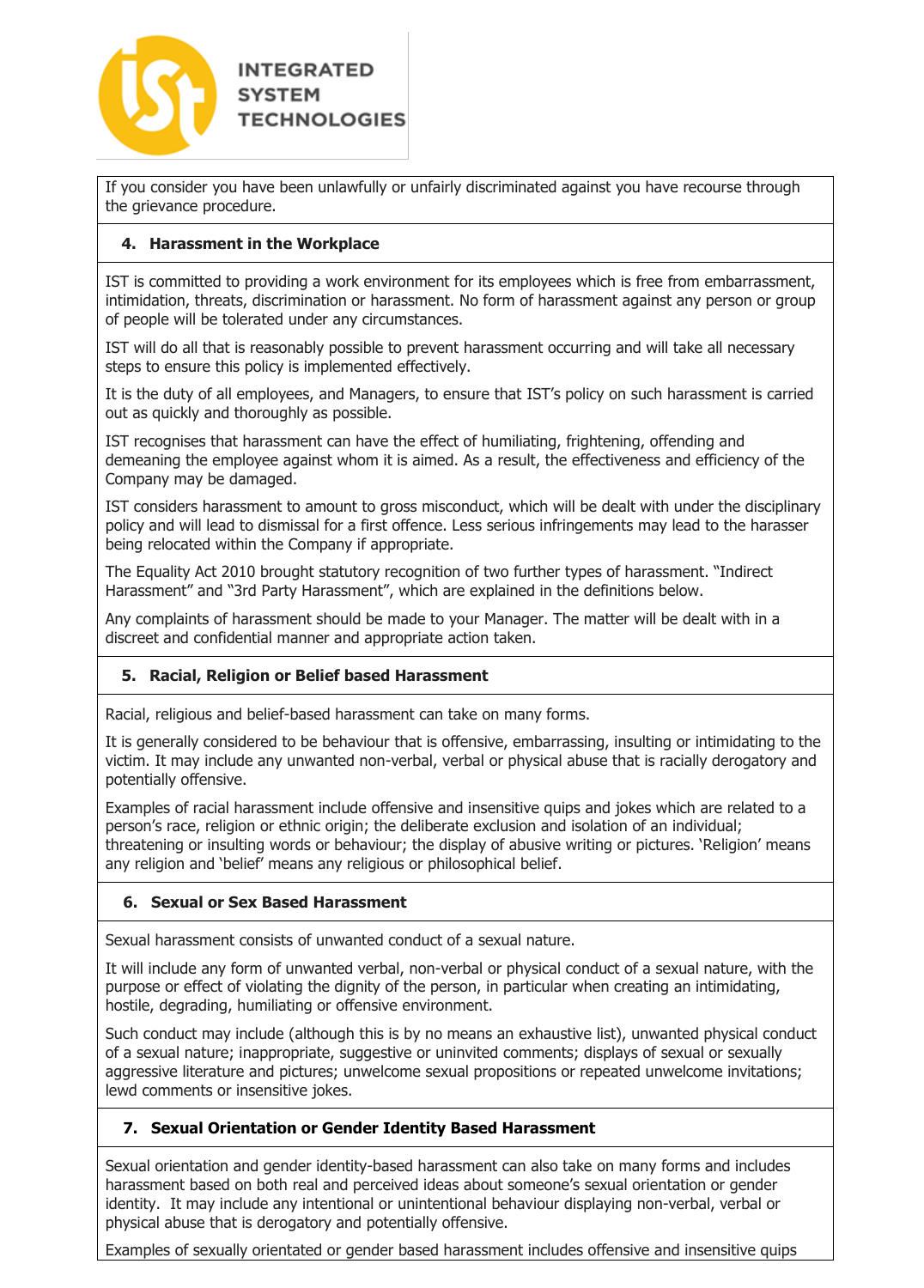

and jokes which are related to a person's actual or perceived sexual orientation or gender history, or that of any of their associates; the deliberate exclusion and isolation of an individual; threatening or insulting words or behaviour; the display of abusive writing or pictures.

## **8. Age Based Harassment**

Age based harassment includes behaviour that is offensive, frightening or in any way distressing in relation to an individual's age, or the age of those with whom the individual associates.

It may be intentional bullying, which is obvious or violent, but it can also be unintentional, subtle and insidious.

It may involve nicknames, teasing, name calling or other behaviour which is not with malicious intent, but which is upsetting.

It may be not targeted at an individual but consists of a general culture which, for instance, appears to tolerate the telling of ageist jokes.

### **9. Indirect Harassment**

Indirect harassment is conduct that although not directed at an individual, has created a hostile environment which has had an adverse effect on them.

### **10. Third Party Harassment**

Third party harassment is harassment of an employee by someone outside of the organisation such as a customer or supplier.

# **11. Bullying**

Bullying can range from seemingly trivial acts to outright abuse against a person. It is often difficult to detect and therefore it is the responsibility of every employee to ensure that bullying does not occur and to report any incidents immediately as and when they arise.

Any complaints of bullying will be dealt with in a discreet and confidential manner and appropriate action taken.

IST will take all reasonable steps to ensure that employees are protected against victimisation or retaliation for bringing a complaint of bullying. It will be regarded as a disciplinary offence to victimise or retaliate against an employee for bringing a complaint in accordance with this policy.

### **12. Victimisation**

Victimisation is where someone is treated less favourably than others because they have either made a complaint of discrimination or have supported someone else in making a complaint.

### **13. Disability Discrimination**

IST will do all that is reasonably practicable to ensure that employees are not discriminated against because of disability. Furthermore, all job applicants as well as employees, will be treated in the same way regardless of any disability, or disability by association.

If you are disabled, or become disabled in the course of your employment, you should inform the Company. You should also advise us of any "reasonable adjustments" to your employment or working conditions, which you consider to be necessary, or which you consider would assist you in the performance of your duties.

IST will make every effort to comply with requests. However, there may be circumstances where it may not be reasonable or reasonably practicable for us to accommodate requests. The Company will discuss these circumstances with you if the occasion should arise to try and find a suitable solution.